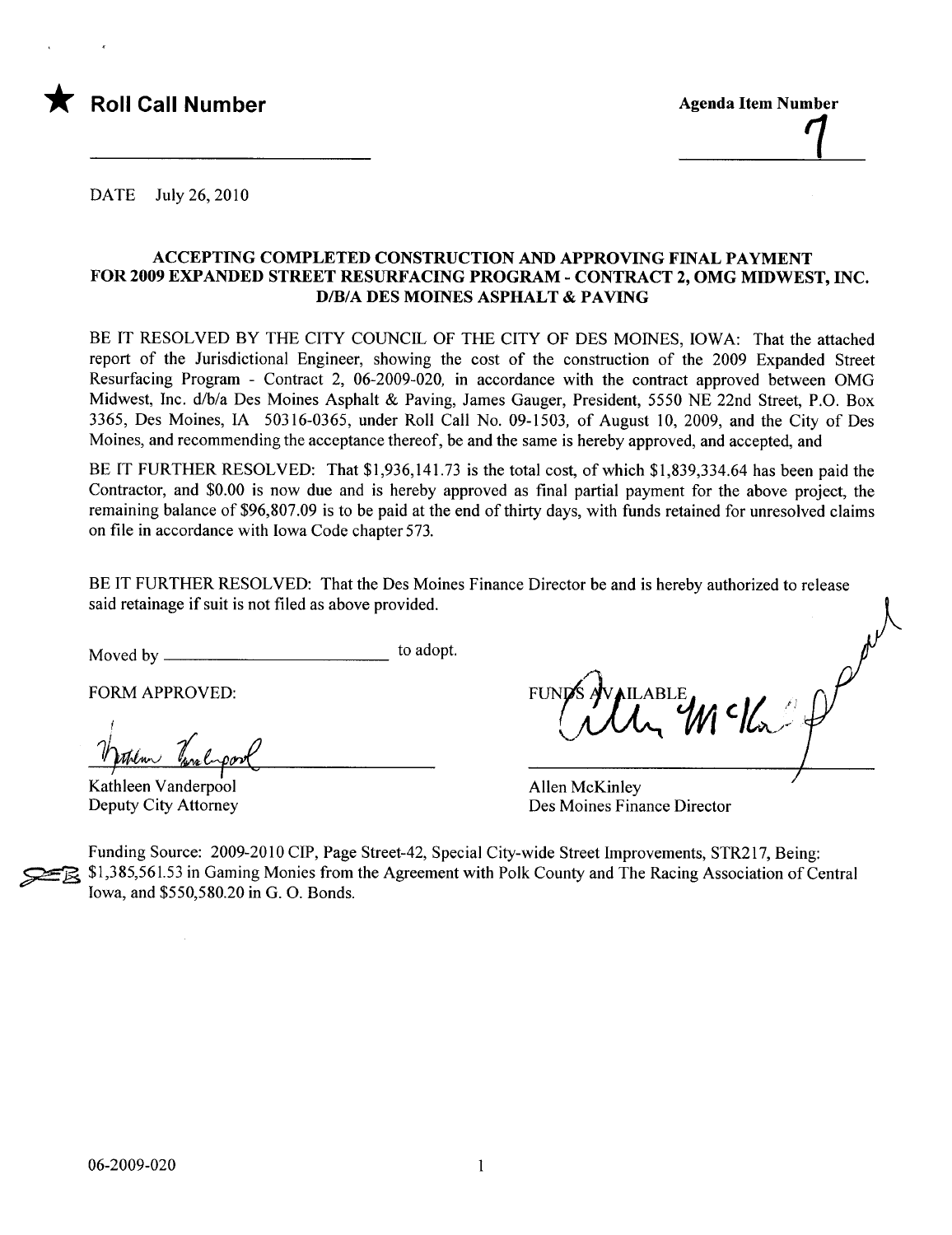

 $\sim$   $\alpha$ 

# $\bigstar$  Roll Call Number

Agenda Item Number  $\boldsymbol{q}$ 

DATE July 26, 2010

| <b>COUNCIL ACTION</b> | <b>YEAS</b> | <b>NAYS</b> | <b>PASS</b> | <b>ABSENT</b>   | I, Diane Rauh, City Clerk of said City Council, hereby |
|-----------------------|-------------|-------------|-------------|-----------------|--------------------------------------------------------|
| <b>COWNIE</b>         |             |             |             |                 | certify that at a meeting of the City Council, held on |
| <b>COLEMAN</b>        |             |             |             |                 | the above date, among other proceedings the above      |
| <b>GRIESS</b>         |             |             |             |                 | was adopted.                                           |
| <b>HENSLEY</b>        |             |             |             |                 |                                                        |
| <b>MAHAFFEY</b>       |             |             |             |                 | IN WITNESS WHEREOF, I have hereunto set my             |
| <b>MEYER</b>          |             |             |             |                 | hand and affixed my seal the day and year first above  |
| <b>MOORE</b>          |             |             |             |                 | written.                                               |
| <b>TOTAL</b>          |             |             |             |                 |                                                        |
| <b>MOTION CARRIED</b> |             |             |             | <b>APPROVED</b> |                                                        |
|                       |             |             |             |                 |                                                        |
|                       |             |             |             |                 |                                                        |
|                       |             |             |             | Mayor           |                                                        |
|                       |             |             |             |                 | City Clerk                                             |

 $\hat{\mathbf{v}}$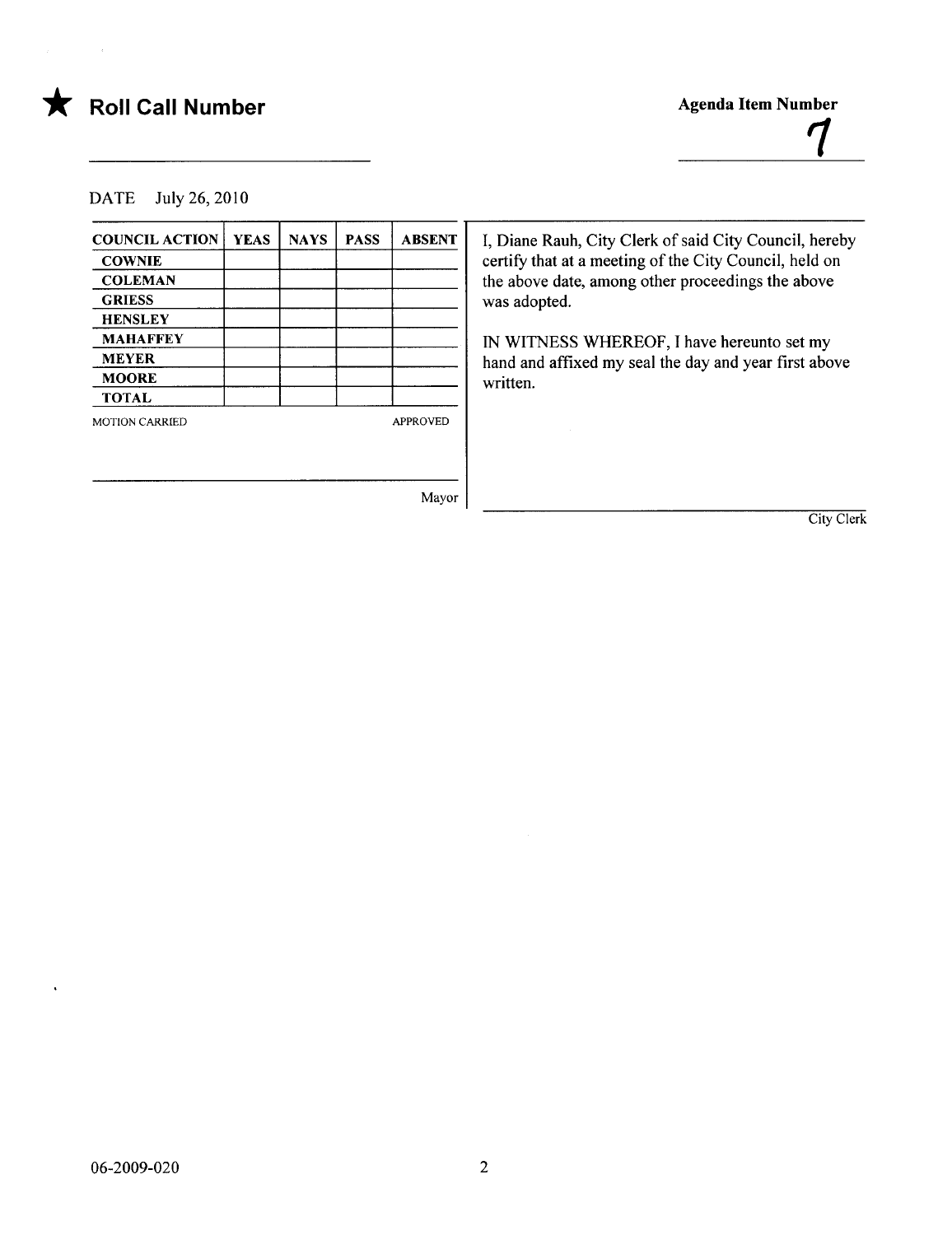July 26,2010



## CERTIFICATION OF COMPLETION

#### AGENDA HEADING:

Accepting completed construction and approving final payment for the 2009 Expanded Street Resurfacing Program - Contract 2, OMG Midwest, Inc. d/b/a Des Moines Asphalt & Paving.

#### SYNOPSIS:

Approve the Jurisdictional Engineer's Certification of Completion, accept construction of said improvement, and authorize final payment to the contractor.

#### **FISCAL IMPACT:**

Amount: \$1,936,141.73 As-Built Contract Cost

Funding Source: 2009-2010 CIP, Page Street-42, Special City-wide Street Improvements, STR217, Being: \$1,385,561.53 in Gaming Monies from the Agreement with Polk County and The Racing Association of Central Iowa, and \$550,580.20 in G. O. Bonds.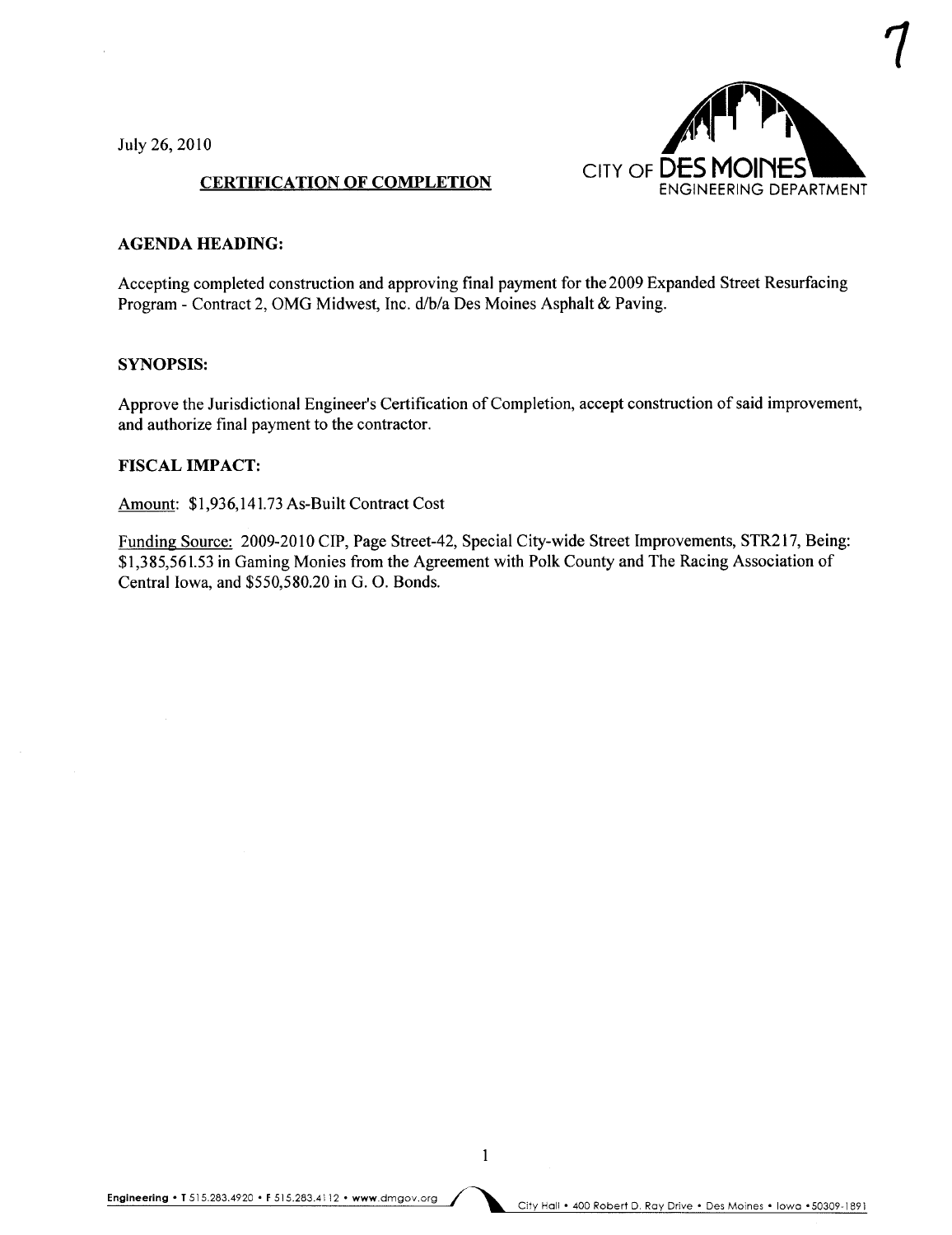### CERTIFICATION OF COMPLETION:

On August 10, 2009, under Roll Call No. 09-1503, the City Council awarded a contract to OMG Midwest, Inc. d/b/a Des Moines Asphalt & Paving, James Gauger, President, 5550 NE 22nd Street, P.O. Box 3365, Des Moines, IA 50316-0365 for the construction of the following improvement:

2009 Expanded Street Resurfacing Program - Contract 2, 06-2009-020

The improvement includes scarification of existing asphalt streets, furnish and place hot mix asphalt, and furnish and place pavement markings, and other incidental items; in accordance with the contract documents, including Plans File Nos. 506-119/144, at the following locations in Des Moines, Iowa:

- E. 9th Street from Guthrie Avenue to Arthur Avenue
- · 13th Street from University Avenue to Day Street
- · S.E. 34th Street from Easter Lake Drive to Evergreen Avenue
- · 48th Street Hickman Road to Beaver Crest Drive
- · Clark Street from 23rd Street to 27th Street
- · Day Street from 9th Street to 13th Street
- Delaware Avenue from Guthrie Avenue to E. Hull Avenue
- · Euclid Avenue from Douglas Avenue to 27th Street
- · Guthrie Avenue from North Union Street to Saylor Road
- · Hubbell Avenue from E. 29th Street to E. 33rd Street
- · Hubbell Avenue from University Avenue to Easton Boulevard
- · McKinley Avenue from East of S.E. 5th Street to S.E. 14th Street
- Meredith Drive from Beaver Avenue to Merle Hay Road
- · Prospect Road from Hickman Road to M.L. King Jr. Parkway
- · South Union Street from Park Avenue to Bell Avenue
- · Vandalia Road from CB&Q Street to S.E. 43rd Street

I hereby certify that the construction of said 2009 Expanded Street Resurfacing Program - Contract 2, Activity ID 06-2009-020, has been completed in substantial compliance with the terms of said contract, and I hereby recommend that the work be accepted. The work commenced on September 12, 2009, and was completed on July 13,2010.

I further certify that \$1,936,141.73 is the total cost of said improvement, of which \$1,839,334.64 has been paid the Contractor and \$0.00 is now due and is hereby approved as final partial payment for the above project, the remaining balance of \$96,807.09 is to be paid at the end of thirty days, with funds retained for unresolved claims on file in accordance with Iowa Code chapter 573. The amount of completed work is shown on the attached Estimate of Construction Completed.

 $bLZ$  Elever,

Jeb E. Brewer, P.E. Des Moines City Engineer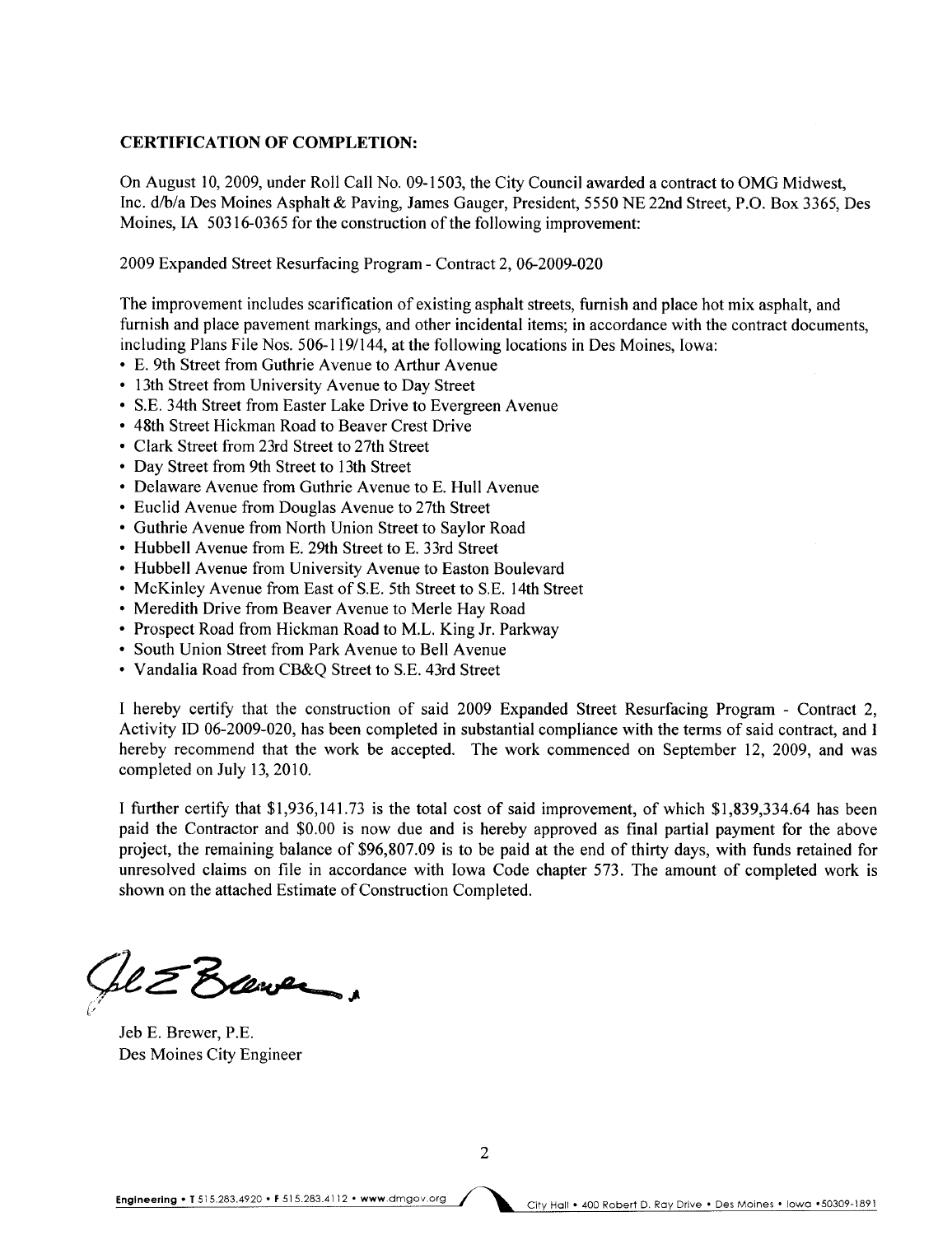| ENGINEERING DEPARTMENT            |                       |
|-----------------------------------|-----------------------|
| <b>CITY OF DES MOINES, IOWA</b>   |                       |
|                                   | CITY OF DES MOINES    |
| <b>N C LE SACRE CONTONINATION</b> | ENGINEERING DEPARTMEN |



PROJECT: 2009 EXPANDED STREET RESURFACING PROGRAM - CONTRACT 2 PROJECT: 2009 EXPANDED STREET RESURFACING PROGRAM - CONTRACT 2 CONTRACTOR: OMG Midwest d.b.a. Des Moines Asphalt & Paving CONTRACTOR: OMG MIdwest d.b.a. Des Moines Asphalt & Paving

Activity ID: 06-2009-020 Date: 07/15/10 Activity ID: 06-2009-020 Date: 07/15/10

ENGINEERING DEPARTMENT

|       |                   | \$14,128.50<br>TOTAL AMOUNT | \$24,360.00                      | \$221,266.94           | \$218,186.50                              | \$1,099,374.93                            | \$9,500.00         | \$4,785.00             | \$3,600.00   | \$0.00          | \$250.00        | \$6,303.00        | \$7,230.60                     | \$10,815.00                 | \$0.00                      | \$19,946.73                                               | \$309.00                                                | \$73,453.86                      | \$1,926.10                                | \$26,549.59                       | \$1,133.00                          | \$7,210.00                           | \$4,635.00                            | \$12,750.00     | \$35,350.00 | \$43,830.00  | \$3,296.00          | \$3,300.00               | \$73,319.40                      | \$1,200.00                      | \$6,000.00                |
|-------|-------------------|-----------------------------|----------------------------------|------------------------|-------------------------------------------|-------------------------------------------|--------------------|------------------------|--------------|-----------------|-----------------|-------------------|--------------------------------|-----------------------------|-----------------------------|-----------------------------------------------------------|---------------------------------------------------------|----------------------------------|-------------------------------------------|-----------------------------------|-------------------------------------|--------------------------------------|---------------------------------------|-----------------|-------------|--------------|---------------------|--------------------------|----------------------------------|---------------------------------|---------------------------|
|       |                   | \$25.00<br>UNIT PRICE       | \$3,000.00                       | \$2.00                 | \$70.00                                   | \$69.00                                   | \$9,500.00         | \$165.00               | \$200.00     | \$135.00        | \$250.00        | \$60.00           | \$46.35                        | \$3,605.00                  | \$6,180.00                  | \$16.48                                                   | \$77.25                                                 | \$85.49                          | \$175.10                                  | \$30.90                           | \$103.00                            | \$721.00                             | \$772.50                              | \$12,750.00     | \$350.00    | \$43,830.00  | \$103.00            | \$3,300.00               | \$69.00                          | 1,200.00                        | \$6,000.00                |
|       | CONSTRUCTED       | 565.140<br><b>TO DATE</b>   | 8.120                            | 10,633.470             | 3,116.950                                 | 5,932.970                                 | 1.000              | 29.000                 | 18.000       | 0.000           | 1.000           | 105.050           | 156.000                        | 3.000                       | 0.000                       | 1,210.360                                                 | 4.000                                                   | 859.210                          | 11.000                                    | 859.210                           | 11.000                              | 10.000                               | 6.000                                 | 1.000           | 101.000     | 1.000        | 32.000              | 1.000                    | 1,062.600                        | 1.000                           | 1.000                     |
| UNITS | <b>AUTHORIZED</b> | 565.140                     | 8.120                            | 110,633.470            | 3,116.950                                 | 5,932.970                                 | 1.000              | 29.000                 | 18.000       | 0.000           | 1.000           | 105.050           | 156.000                        | 3.000                       | 0.000                       | 1,210.360                                                 | 4.000                                                   | 859.210                          | 11.000                                    | 859.210                           | 11.000                              | 10.000                               | 6.000                                 | 1.000           | 101.000     | 1.000        | 32.000              | 1.000                    | 1,062.600                        | 1.000                           | 1.000                     |
|       | <b>ESTIMATED</b>  | 1,284.000                   | 7.790                            | 116,568.000            | 3,225.000                                 | 15,500.000                                | 1.000              | 22.000                 | 25.000       | 6.000           | 20.000          | 500.000           | 100.000                        | 4.000                       | 4.000                       | ,145.000                                                  | 10.000                                                  | 750.000                          | 10.000                                    | 750.000                           | 10.000                              | 11.000                               | 4.000                                 | 1.000           | 60.000      | 1.000        | 32.000              |                          |                                  |                                 | Page 1 of 2               |
|       | UNIT              | TON                         | <b>MILE</b>                      | $\overline{S}$         | TON                                       | TON                                       | $\mathbf{5}$       | <b>EACH</b>            | EACH         | <b>EACH</b>     | EACH            | $\overline{S}$    | $\mathbb{H}$                   | <b>EACH</b>                 | EACH                        | <b>STA</b>                                                | <b>EACH</b>                                             | <b>STA</b>                       | EACH                                      | <b>STA</b>                        | <b>EACH</b>                         | <b>EACH</b>                          | <b>EACH</b>                           | $^{21}$         | DAY         | $^{21}$      | EACH                | $^{21}$                  | TON                              | $^{21}$                         | S <sub>T</sub>            |
|       | DESCRIPTION       | Granular Shld, Type A       | Cleaning and Preparation of Base | Pavement Scarification | HMA (IM ESAL) Surface, 1/2", Friction L-4 | HMA (3M ESAL) Surface, 1/2", Friction L-4 | Milled Butt Joints | Manhole Adjusting Ring | Intake Riser | New Manhole Lid | Patch by Count  | Patch, Full Depth | Remove & Replace Curb & Gutter | Remove & Replace M-A Intake | Remove & Replace M-F Intake | ent based<br>Painted Pavement Marking, Waterborne or Solv | Painted Symbols and Legend, Waterborne or Solvent based | Durable Pavement Markings, Epoxy | DurablePavement Symbols and Legend, Epoxy | Grooves Cut for Pavement Markings | Grooves Cut for Symbols and Legends | Loop Detector, Replacement, 6' by 8' | Loop Detector, Replacement, 6' by 20' | Traffic Control | Flaggers    | Mobilization | Project Sign, Small | Extra Milled Butt Joints | HMA (3M ESAL) Surface, 1/2", RAS | Traffic Control (Lane Closures) | Extra Milling on McKinley |
|       | <b>DNEW</b>       |                             | $\mathbf{\Omega}$                | $\sim$                 | 4                                         | n1                                        | $\circ$            | $\overline{ }$         | $\infty$     | $\circ$         | $\overline{10}$ | Ξ                 | $\overline{\mathbf{c}}$        | $\overline{13}$             | $\overline{4}$              | $\overline{5}$                                            | $\overline{a}$                                          | $\overline{17}$                  | $\frac{8}{18}$                            | $\overline{0}$                    | $\Omega$                            | $\overline{a}$                       | 22                                    | 23              | 24          | 25           | 26                  | <u>គ្ន</u>               | 3.01                             | 5.01                            | 5.02                      |

~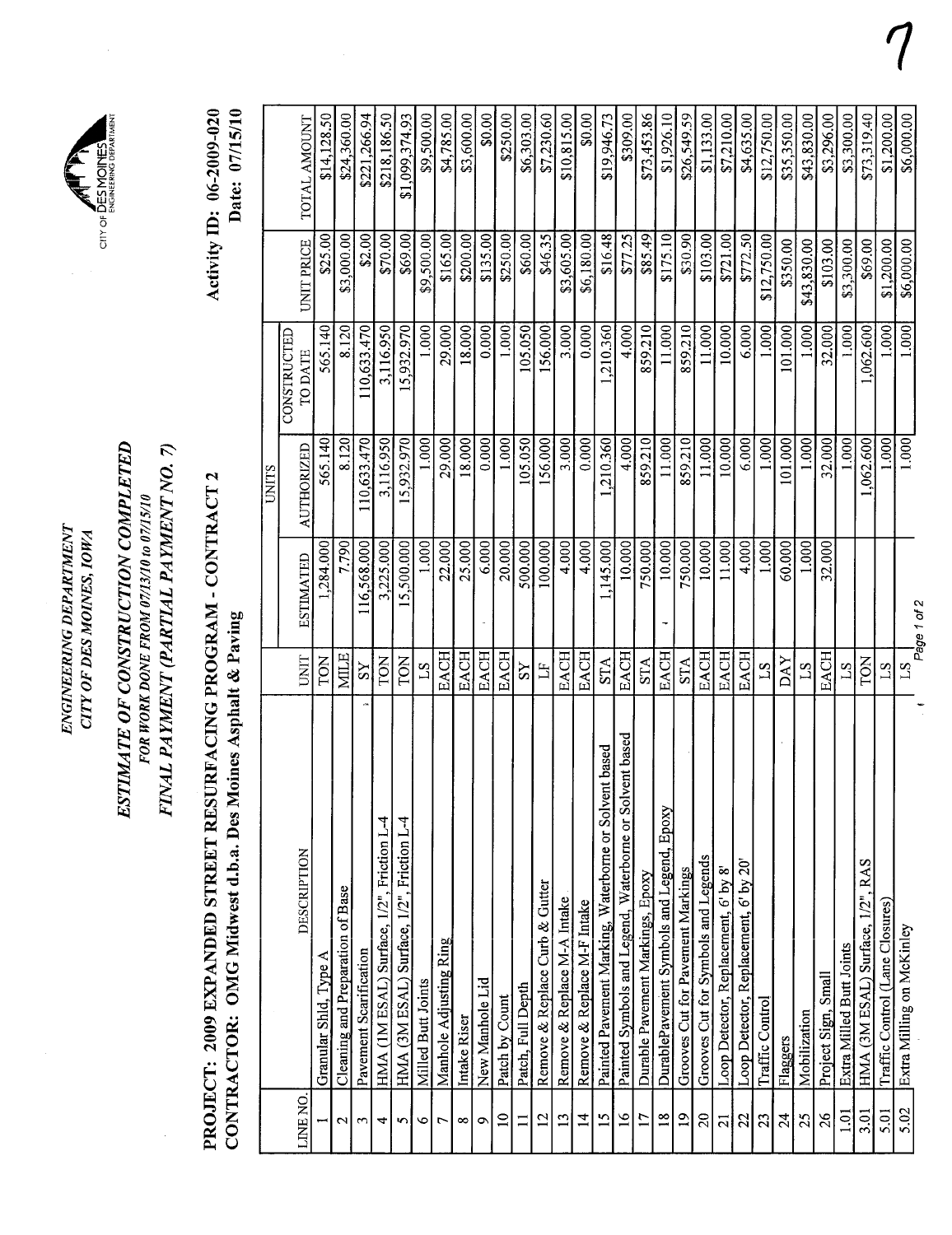|              | TOTAL AMOUNT                  | \$1,200.00                       | \$932.58                 |  |  |  |                                                     |                    |                    |                   |                    |                    |                    |                      |                        |                | \$1,936,141.73 |
|--------------|-------------------------------|----------------------------------|--------------------------|--|--|--|-----------------------------------------------------|--------------------|--------------------|-------------------|--------------------|--------------------|--------------------|----------------------|------------------------|----------------|----------------|
|              | UNIT PRICE                    | \$1,200.00                       | \$148.50                 |  |  |  |                                                     |                    |                    |                   |                    |                    |                    |                      |                        |                |                |
|              | CONSTRUCTED<br><b>TO DATE</b> | 1.000                            | 6.280                    |  |  |  |                                                     |                    |                    |                   |                    |                    |                    |                      |                        |                | TOTAL          |
| <b>UNITS</b> | <b>AUTHORIZED</b>             | 1.000                            | 6.280                    |  |  |  |                                                     |                    |                    |                   |                    |                    |                    |                      |                        |                |                |
|              | <b>ESTIMATED</b>              |                                  |                          |  |  |  | \$1,936,141.73                                      | \$975,605.64       | \$731,548.30       | \$30,281.77       | \$15,940.67        | \$6,840.00         | \$79,118.26        | \$0.00               | \$1,839,334.64         | \$96,807.09    |                |
|              | UNIT                          | $^{21}$                          | <b>STA</b>               |  |  |  |                                                     |                    |                    |                   |                    |                    |                    |                      |                        |                |                |
|              | <b>DESCRIPTION</b>            | Extra Traffic Control - McKinley | Pavement Marking Removal |  |  |  | <b>E ORDERS</b><br>TOTAL CONTRACT AMOUNT PLUS CHANG | PARTIAL PAYMENT #1 | PARTIAL PAYMENT #2 | PARTIAL PAYMENT#3 | PARTIAL PAYMENT #4 | PARTIAL PAYMENT #5 | PARTIAL PAYMENT #6 | THIS PARTIAL PAYMENT | TOTAL PARTIAL PAYMENTS | <b>BALANCE</b> |                |
|              | LINE NO.                      | 6.01                             | 6.02                     |  |  |  |                                                     |                    |                    |                   |                    |                    |                    |                      |                        |                |                |

PREPARED BY: 1100000 V

REPARED BY: <u>II RICHALL I DECTON CAN CONTRIBUTION INSTRUITIONS RATIVIERT (PARTIAL SISSES ACTOR)</u><br>ANOUNT AVERY PARTIAL PARTIAL PARTIAL PARTIES DE L'ARTIAL PAYMENT (PARTIAL PAYMENT NO.7)<br>1993 - Andrew CHECKED BY: A Contribut الكلهما CHECKED BY:  $\overbrace{\text{C1}}$  $\zeta$ 

 $\overline{\frac{$1,839,334.64}{}}$  $$1,839,334.64$  .  $| 0.00 |$ TOTAL \$1,936,141.73 PREFACES LES TERMANAGE TRENANDERELLA COMPARENT DE RACINAGE EN EN ENGREGIA (PARAGE EN EL CORAL LES RETAINAGE EN<br>POLICIAL LES RESPONDEN EN ENGRETAINOT DE RACINAGE EN ENGRE EN EL CORAL LES RETAINAGE EN ESTADO (PARAGE EN ENGR<br> LESS PREVIOUS PAYMENT \$1,839,334.64  $\Delta M \overline{O}$ UNT DUE **LESS PREVIOUS PAYMENT**<br>AMOUNT DUE TOTAL LESS RETAINAGE **ADAMATER** 

"

FINAL PAYMENT (PARTIAL PAYMENT NO. 7)

Page 2 of 2

 $\int$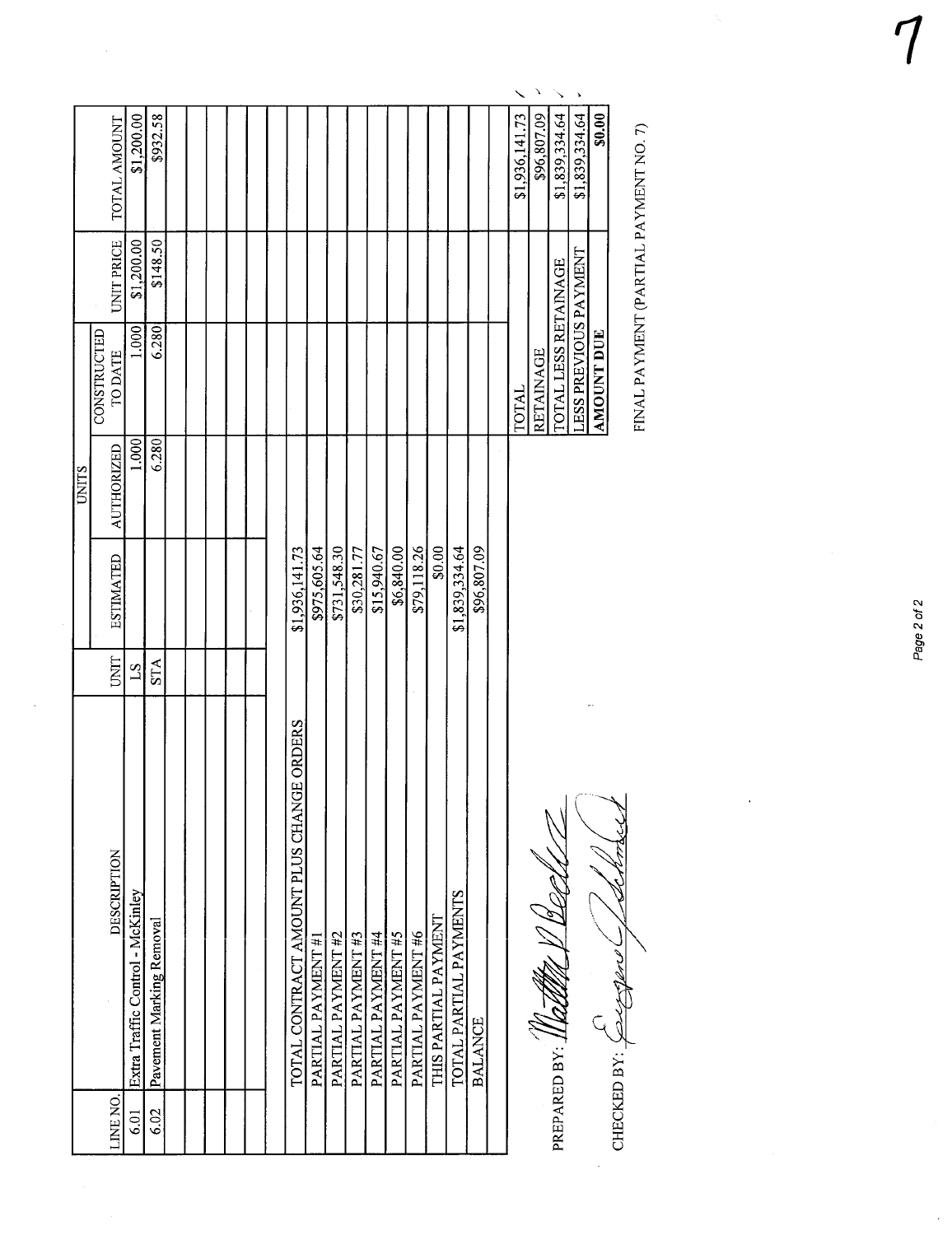# PROJECT SUMMARY

# 2009 Exp Street Resurfacing Contract 2 Activity ID 06-2009-020

On August 10,2009, by Roll Call No. 09-1503, the City Council awarded the contract for the above construction to OMG Midwest d/b/a Des Moines Asphalt & Paving. The 2009 Expanded Street Resurfacing Program - Contract 2, Activity ID 06-2009-020, described as: scarification of existing asphalt streets, furnish and place hot mix asphalt, and furnish and place pavement markings, and other incidental items; in accordance with the contract documents, including Plans File Nos. 506-119/144, at the following locations:

1 Day St. - 9th St. to 13th St.

2 13th St. - University Ave. to Day St.

3 Clark St. - 23rd St. to 27th St.

4 48th St. - Hickman Rd. to Beaver Crest Dr.

5 Meredith Dr. - Beaver Ave. to Merle Hay Rd.

6 Euclid Ave. - Douglas Ave. SE to 27th St.

7 Prospect Rd. - Hickman Rd. to ML King Jr Pkw

8 Guthrie Ave. - N. Union St. to Saylor Rd.

9 E. 9th St. - Guthrie Ave. to Arthur Ave.

10 Delaware Ave. - Guthrie Ave. to Hull Ave.

11 Hubbell Ave. - E. 29th St. to E. 33rd St.

12 Hubbell Ave. - University Ave. to Easton Blvd

13 Vandalia Rd. - CB&Q to SE 43rd St

14 SE 34th St. - Easter Lake Dr. to Evergreen Ave.

15 McKinley Ave. - E of SE 5th St. to SE 14th St.

16 S. Union St. - Park Ave. to Bell Ave.

Tabulated below is a history of project change orders.

| <b>Change</b><br>Order No. | Description                                                                                                             | <b>Initiated</b><br>By | Amount      |
|----------------------------|-------------------------------------------------------------------------------------------------------------------------|------------------------|-------------|
|                            | 10/8/2009<br>Increase quantity of hot mix asphalt to as-built quantity for<br>Euclid Ave and Vandalia Rd.               | Engineering            | \$21,867.90 |
| 2                          | 10/20/2009<br>Increase the quantity of hot mix asphalt to extend the limits<br>of resurfacing on Meredith Ave.          | Engineering            | \$24,150.00 |
| 3                          | 10/30/2009<br>Change the 3M ESAL asphalt mix to a 3M ESAL asphalt<br>mix that contains Recycled Asphalt Shingles (RAS). | Engineering            | \$0.00      |

 $\frac{1}{2}$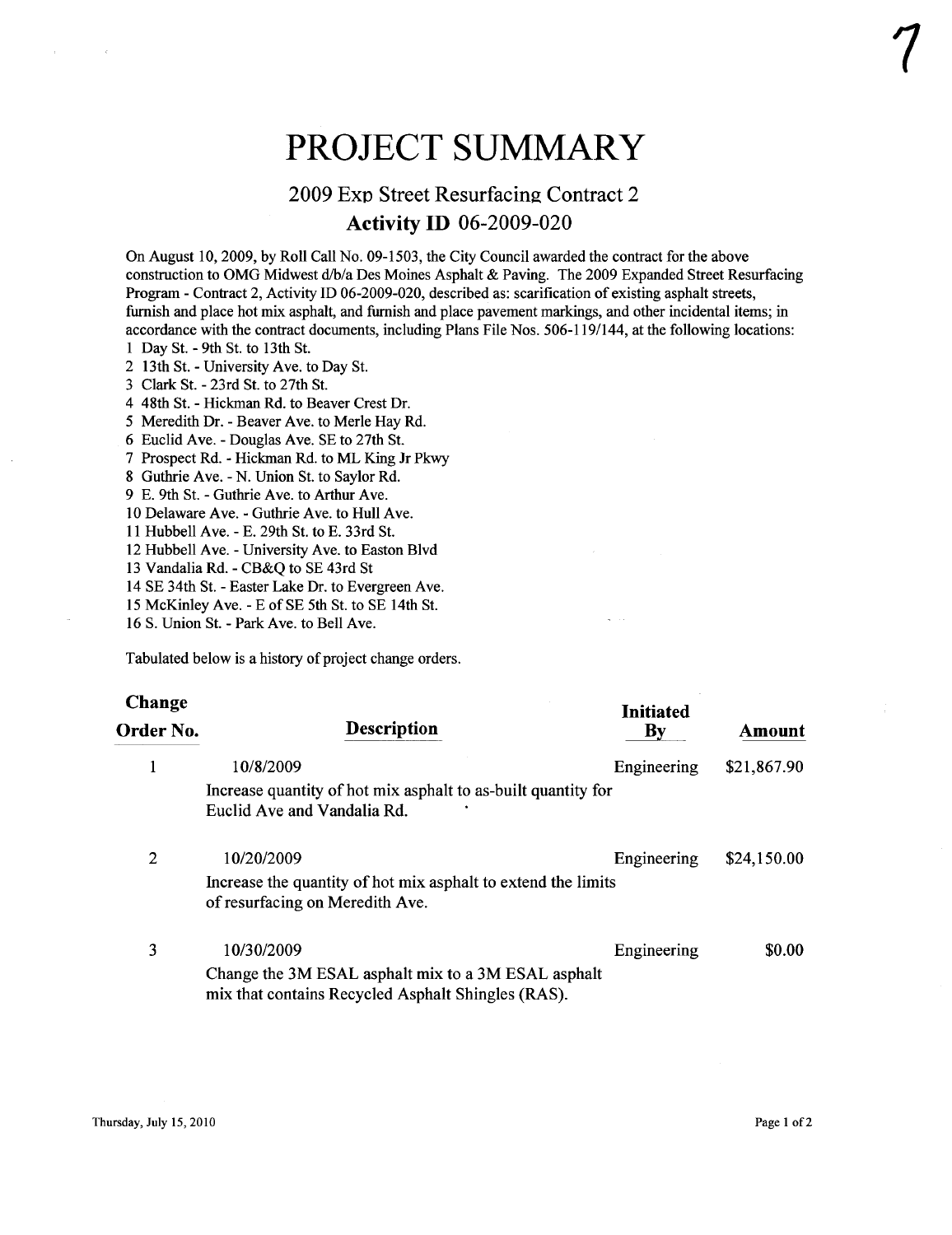| Change<br>Order No. | <b>Description</b>                                                                                                                                                               | <b>Initiated</b><br>$\mathbf{B}\mathbf{y}$ | Amount         |
|---------------------|----------------------------------------------------------------------------------------------------------------------------------------------------------------------------------|--------------------------------------------|----------------|
| 4                   | 11/10/2009<br>Increase and decrease quantity of hot mix asphalt to as-<br>built quantity on Day St, 13th St, Clark St, Guthrie Ave,<br>E9th St, Meredith Dr and Delaware Ave.    | Engineering                                | \$23,015.23    |
| 5                   | 2/15/2010<br>Adjust quantities to as-built final quantities.                                                                                                                     | Engineering                                | (\$14,538.76)  |
| 6                   | 5/14/2010<br>Additional traffic control was needed on McKinley while<br>replacing loop detectors and removal of pavement<br>markings on NE 4th Street was added to this project. | Engineering                                | \$2,132.58     |
| $\overline{7}$      | 7/13/2010<br>Adjust quantities to agreed upon final quantities.                                                                                                                  | Engineering                                | $(\$3,668.82)$ |
|                     | <b>Original Contract Amount</b>                                                                                                                                                  |                                            | \$1,883,183.60 |
|                     | <b>Total Change Orders</b>                                                                                                                                                       |                                            | \$52,958.13    |
|                     | <b>Percent of Change Orders to Original Contract</b>                                                                                                                             |                                            | 2.81%          |
|                     | <b>Final Contract Amount</b>                                                                                                                                                     |                                            | \$1,936,141.73 |